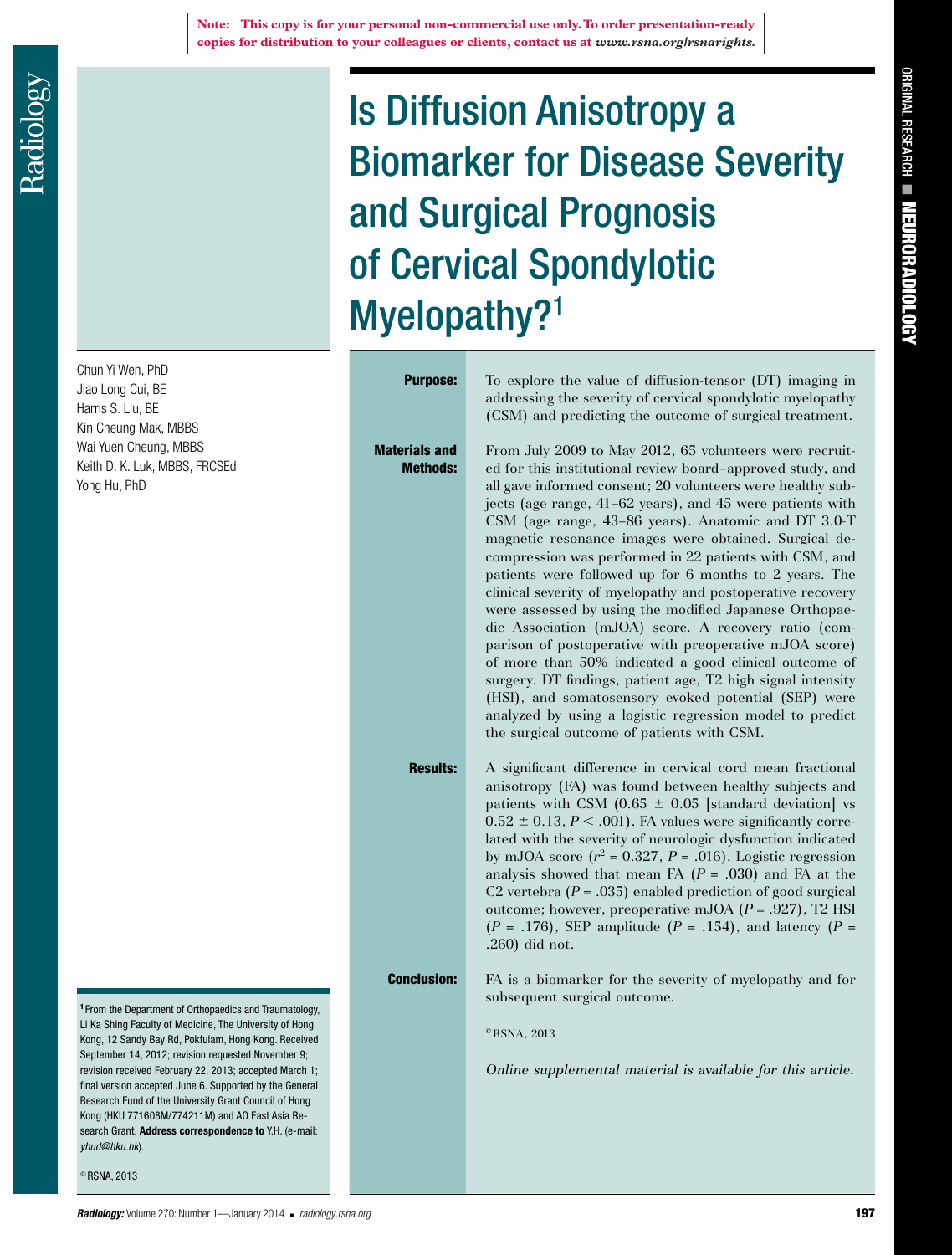**CERV** ervical spondylotic myelopathy<br>
(CSM) is a chronic compressive<br>
spinal cord lesion in a narrow (CSM) is a chronic compressive spinal cord lesion in a narrow canal secondary to spondylosis or disk degeneration (1–3). Currently, spinal decompression surgery is the mainstay in the treatment of CSM (4); however, the debate persists regarding the factors affecting the surgical outcome of CSM, such as age (4–6), duration of symptoms (7–10), preoperative neurologic status (11), intramedullary signal intensity changes on T2-weighted magnetic resonance (MR) images (12,13), and somatosensory evoked potential (SEP) (14).

Diffusion-tensor (DT) imaging was developed to assess spinal cord microstructure by tracing water molecular diffusion at microscopic dimensions (15). The diffusion indexes, fractional anisotropy (FA) and diffusivity, are attributed to the densely packed axonal membranes in spinal cord parenchyma (16). Changes in the diffusion indexes

## Advances in Knowledge

- $\blacksquare$  Fractional anisotropy (FA) of the cervical spinal cord at the point of maximal compression correlates with the clinical severity of myelopathy; moreover, the FA value in patients with cervical spondylotic myelopathy (CSM) with a modified Japanese Orthopaedic Association (mJOA) score of 0–7 was lower than the FA value in patients with an mJOA score of  $12-15$   $(P = .014)$ .
- $\blacksquare$  Logistic regression analysis showed that the mean FA value  $(\text{score} = 5.167, P = .023)$  is an indicator of good surgical outcome in comparison with age  $(\text{score} = 0.602, P = .438), \text{mJOA}$ score (score = 0.155, *P* = .694), and conventional T2 high signal intensity (score =  $1.474$ ,  $P =$ .225).
- Diffusion-tensor (DT) MR imaging of the myelopathic spinal cord is superior to current clinical and radiologic assessments in the prediction of surgical outcome.

reflect microstructural damages, such as demyelination or axon damage, in the spinal cord (17,18). Thus, DT imaging may be a promising tool with which to evaluate the severity of myelopathy and predict the surgical prognosis of CSM.

To date, previous studies have shown the feasibility of DT imaging in the evaluation of microstructural changes in the myelopathic cervical cord (19–28). The prognostic value of spinal cord DT imaging in patients with CSM has been addressed in several previous studies (29–31). Two of these previous studies examined the pattern of DT fiber tractography in patients with CSM (29,30). However, fiber tractography is a computerized simulation technique used to visualize the structural integrity, and it is not a standardized or well-received approach for quantitative assessment (15). Jones et al (31) reported correlations between the FA value at the most stenotic level and the surgical outcome of CSM in terms of the neck disability index. However, the clinical follow-up in the Jones et al (31) study was too short, so it remains difficult to draw conclusions from that work.

The objective of this study was to explore the value of DT imaging in addressing the severity of CSM and predicting the outcome of surgical treatment.

## Materials and Methods

### **Subjects**

The institutional review board of research ethics approved all study procedures. A total of 65 subjects were recruited for this study from July 2009 to May 2012, including 20 healthy subjects (10 men, 10 women;, mean age, 52 years; age range, 41–62 years) and 45 patients with CSM (26 men, 19 women; mean age, 64 years; age range, 43–86 years). All subjects provided

# Implication for Patient Care

■ DT imaging is a promising tool for use in the precise diagnosis and prognostication of CSM.

informed consent. Clinical diagnosis of CSM was based on the neurologic signs and symptoms of patients with compatible radiologic cervical cord compression in a stenotic canal. The criterion for inclusion in the CSM group was spinal canal stenosis, defined as narrowing in the anteroposterior diameter of the cervical canal to less than 13 mm, with clinical myelopathy. Patients with prior neurologic trauma, surgery, or both; other coexisting neurologic disorders (eg, multiple sclerosis); or claustrophobia were excluded. A consecutive series of 86 patients with CSM was referred from clinical outpatient services on the basis of inclusion and exclusion criteria. Eighteen patients refused to undergo additional DT imaging. One patient with CSM and claustrophobia and 12 other patients who had undergone previous lumbar surgery were excluded. The remaining 45 patients with CSM were recruited to this study. Decompression surgery in 22 patients with CSM and standard postoperative rehabilitation and follow-up ranged from 6 months to 2 years. Age-matched healthy volunteers were recruited as control subjects. The inclusion criteria for healthy subjects were intact sensory and motor function, negative Hoffman sign, no radiologic cervical

## **Published online before print** 10.1148/radiol.13121885 **Content code:**

**Radiology 2014;** 270:197–204

### **Abbreviations:**

CSM = cervical spondylotic myelopathy

- DT = diffusion tensor
- $FA = fractional anisotropy$
- $HSI = hiah$  signal intensity
- mJOA = modified Japanese Orthopaedic Association
- SEP = somatosensory evoked potential

## **Author contributions:**

Guarantors of integrity of entire study, C.Y.W., J.L.C., Y.H.; study concepts/study design or data acquisition or data analysis/interpretation, all authors; manuscript drafting or manuscript revision for important intellectual content, all authors; approval of final version of submitted manuscript, all authors; literature research, C.Y.W., J.L.C., K.C.M.; clinical studies, C.Y.W., J.L.C., K.C.M., K.D.K.L., Y.H.; statistical analysis, C.Y.W., J.L.C., H.S.L.; and manuscript editing, C.Y.W., J.L.C., W.Y.C., K.D.K.L., Y.H.

Conflicts of interest are listed at the end of this article.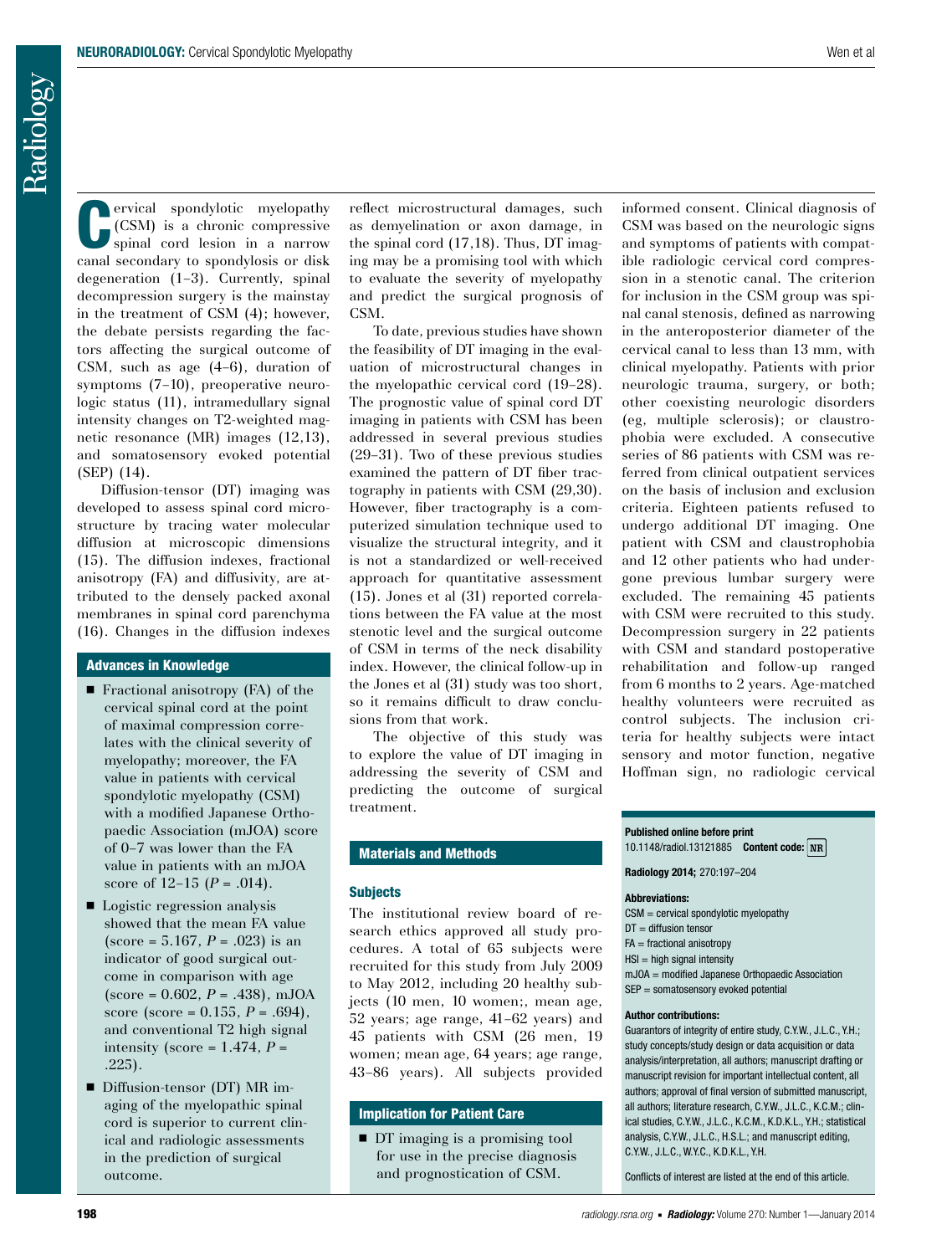stenosis, and no history of neurologic injury or surgery. Three neurologically intact subjects were excluded from the healthy group because of radiologic cervical stenosis.

#### Clinical Assessment

Senior spine surgeons (K.D.K.L., W.Y.C.; 30 and 10 years of experience, respectively) performed the clinical assessment. The modified Japanese Orthopaedic Association (mJOA) score was used for routine clinical assessment of the severity of myelopathy at our institute (32). The mJOA score is comprised of three categories; these are motor function of upper and lower limbs (7), sensory function (4), and sphincter function (33), with a full mJOA score of 17 (34). Recovery after surgical treatment was evaluated by using the recovery ratio of the Hirabayashi method, which is calculated by dividing the difference of postoperative mJOA score minus preoperative score by the difference of 17 minus preoperative score and then multiplying the result by 100%. A recovery ratio greater than 50% is considered indicative of a good outcome, whereas a recovery ratio less than 50% is indicative of a fair outcome (35).

#### Electrophysiologic Assessments

The functional integrity of the spinal cord was evaluated by using SEP (11). In brief, stimulation was applied to the median nerve in the wrists with a pulse duration of 0.2 msec at a rate of 5.1 Hz and a constant current of 10–30 mA. SEP signals were recorded from the C3 vertebra in response to right limb stimulation and from the C4 vertebra in response to left limb stimulation, with the reference electrode at front middle lead (or Fz) according to the International 10–20 system. After automatic artifact rejection, the mean signal over 200 consecutive sweeps was calculated. Further calculation with data from more than 500 sweeps was required if the waveform was not clearly identified. The data were inspected by an experienced electrophysiologist (Y.H., 16 years of experience) for the presence of the main peaks N19 and P22. The latency and amplitude of SEP signals in patients with CSM were compared with previously published criteria in healthy subjects (mean latency, 18.40 msec  $\pm$ 0.71 [standard deviation]; amplitude, 1.23  $\mu$ V  $\pm$  0.50). Abnormal SEPs were defined as delayed N19 latency (exceeding 2.5 standard deviations) or decreased peak-to-peak amplitude  $(<0.5$ µV) (14).

### MR Imaging

Anatomic and diffusion MR images were obtained within 1 month before treatment. All images were obtained by using a 3.0-T MR imager (Achieva; Philips Medical Systems, Best, the Netherlands). During the acquisition process, each subject was placed in the supine position with the sensitivity encoding neurovascular head and neck coil enclosing the cervical region, and the subject was instructed not to swallow to minimize motion artifacts.

Sagittal and axial T1- and T2 weighted images were acquired by using a fast spin-echo sequence. For sagittal imaging, the imaging parameters were as follows: repetition time msec/ echo time msec, 530/7.2 for T1 imaging and 3314/120 for T2 imaging; field of view,  $250 \times 250$  mm; section thickness, 3 mm; section gap, 0.3 mm; foldover direction, feet to head; two signals acquired: resolution,  $0.92 \times 1.16 \times 3.0$ mm for T1 imaging and  $0.78 \times 1.01 \times$ 3.0 mm for T2 imaging; and resolution of reconstruction,  $0.49 \times 0.49 \times 3.0$ mm. A total of 11 sagittal images covering the cervical spinal cord from the C1 through C7 vertebrae were acquired. Each of these images was placed at the center of either each vertebra or each intervertebral disk. For axial imaging, the imaging parameters were as follows: 1000/8 for T1 imaging and 4000/120 for T2 imaging; field of view,  $80 \times 80$  mm; section thickness, 7 mm; section gap, 2.2 mm; foldover direction, anterior to posterior; three signals acquired; resolution,  $0.63 \times 0.68 \times 7.0$ mm for T1 imaging and  $0.63 \times 0.67 \times$ 7.0 mm for T2 imaging; resolution of reconstruction,  $0.56 \times 0.55 \times 7.0$  mm for T1 imaging and  $0.63 \times 0.63 \times 7.0$ mm for T2 imaging.

Cardiac vector cardiogram triggering was applied to minimize the pulsation artifact from cerebrospinal fluid. A total of 12 transverse images covering the cervical spinal cord from the C1 through C7 vertebrae were acquired. Each image was placed at the center of each vertebra or intervertebral disk. Diffusion MR images were acquired by using a pulsed sequence (single-shot spin-echo echo-planar imaging). Diffusion encoding occurred in 15 noncollinear and noncoplanar diffusion directions, with a *b* value of 600 sec/ mm<sup>2</sup>. The imaging parameters were as follows: five heartbeats/60; field of view,  $80 \times 80$  mm; section thickness, 7 mm; section gap, 2.2 mm; foldover direction, anteroposterior; three signals acquired; resolution,  $1.0 \times 1.26 \times 7.0$ mm; and resolution of reconstruction,  $0.63 \times 0.63 \times 7.0$  mm. The image section planning was the same as that used to obtain the anatomic axial T1- and T2-weighted images, with 12 sections covering the cervical spinal cord from the C1 through C7 vertebrae. The duration of DT imaging was 24 minutes per subject on average, with a mean heart rate of 60 beats per minute. Spatial saturation with spectral presaturation with inversion recovery was applied to suppress the foldover effect. Cardiac vector cardiogram triggering was applied to minimize the pulsation artifacts caused by cerebrospinal fluid.

#### Image Analysis

Experienced researchers (C.Y.W., J.L.C.; both with 3 years of experience in DT image analysis; H.S.L., 1 year of experience) conducted the image analysis. Cervical cord compression was confirmed when the ratio of the sagittal diameter divided by the transverse diameter was less than 0.4 (36). The maximal compression level was determined by the lowest compression ratio. The presence of the T2 intramedullary high signal intensity (HSI) was recorded for subsequent analyses.

The diffusion measurements were performed with DTI Studio software (version 2.4.01 2003; Johns Hopkins University, Baltimore, Md). Image volume realignment and three-dimensional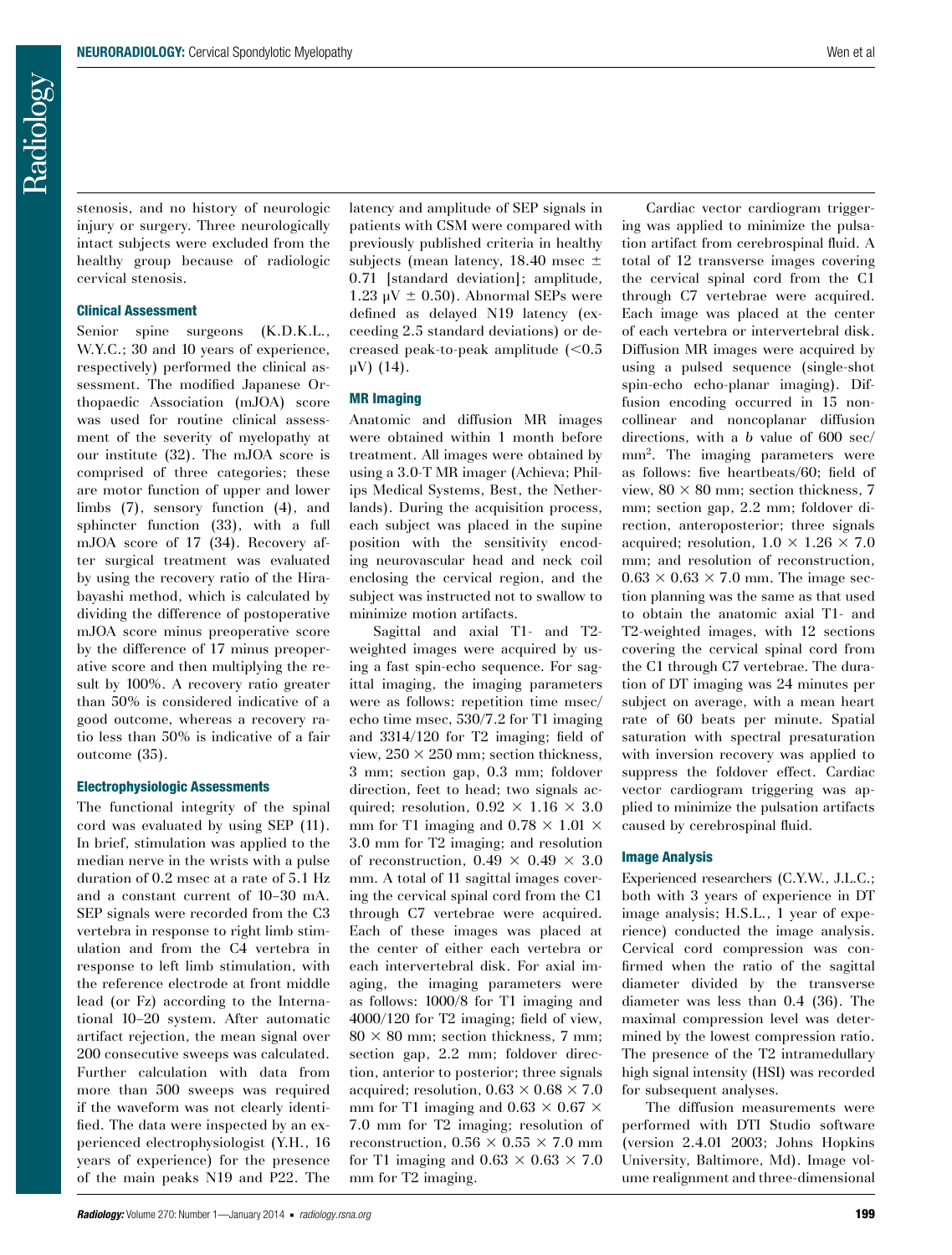

Figure 1: DT image analysis of the cervical cord. The region of interest was defined to cover the whole cord on axial *B*0 images. *E0*, *E1*, and *E2* represent the map of eigenvalues.

(19). In this study, FA values in healthy

rigid body transformation were performed with the built-in algorithm of the software to reduce motion artifacts. The realigned and coregistered diffusion-weighted data sets were double checked for image quality and were then used to estimate DTs, including three eigenvalues  $(\lambda 1, \lambda 2,$  and  $\lambda$ 3). As shown in Figure 1, the region of interest was defined on the basis of the non–diffusion-weighted image  $(b = 0 \text{ sec/mm}^2$ ; hereafter, *B*0 image) to cover the whole spinal cord and was adjusted according to the diffusionweighted image to reduce cerebrospinal fluid contamination (37). Three eigenvalues ( $\lambda$ 1,  $\lambda$ 2, and  $\lambda$ 3) were measured by averaging all selected voxels in the region of interest with ImageJ software (National Institutes of Health, Bethesda, Md). The diffusion indexes (eg, FA value), were calculated with the following formula:

$$
\text{FA} = \sqrt{\frac{3}{2}} \frac{\left[ \left( \lambda 1 - \lambda \right)^2 + \left( \lambda 2 - \lambda \right)^2 + \left( \lambda 3 - \lambda \right)^2 \right]}{\lambda_1^2 + \lambda_2^2 + \lambda_3^2}.
$$

Diffusion indexes of the cervical cord were measured at different anatomic locations. For example, we measured FA value at the level of the C2 vertebra, FA value at the maximal compression level, the lowest FA value along the myelopathic cervical cord, and the mean FA value from C3 through C7 vertebrae.

## Statistical Analysis

Previous DT imaging studies have suggested FA of the cervical cord is the crucial parameter in the evaluation of myelopathy in patients with CSM subjects were compared with those in patients with CSM by using the Mann-Whitney *U* test. The relationship between the diffusion indexes of the myelopathic cervical cord and the mJOA score was examined by using the Spearman rank correlation. The results of clinical, electrophysiologic, and radiologic assessments were analyzed by using a logistic regression model to predict good or fair surgical outcomes and were depicted as receiver operating characteristic curves. The precision of clinical, electrophysiologic, and radiologic factors in the prediction of good or fair surgical outcomes was depicted by the area under the receiver operating characteristic curve. The level of significance was set at  $P < .05$ . All data analyses were performed by using SPSS analysis software (SPSS, version 16.0; SPSS, Chicago, Ill).

# **Results**

No difference in age or sex was found between healthy subjects and patients with CSM. Among the 45 patients with CSM, 14 (31%) had a single-level compression and 31 (69%) had two or more levels of compression secondary to disk degeneration, spondylosis, or both. In addition, 13 (29%) patients had T2 HSI, and 20 (44%) had SEP abnormalities. Surgical decompression was performed in 22 patients with CSM by using either the anterior  $(n = 10 \text{ [45%])}$  or the posterior  $(n = 12 \text{ [55%)})$  approach.

The FA values in patients with CSM were significantly lower than those in healthy subjects at the C2 level  $(P =$ .003) and at the point of maximal spinal cord compression  $(P < .001)$ ; the lowest FA value  $(P < .001)$  and the mean FA values from C3 through C7 ( $P < .001$ ) were also significantly lower in patients with CSM (Table 1). However, the lowest FA value did not necessarily appear at the maximal compression level. In 13 (93%) of 14 single-level compression cases, the lowest FA values were measured at the point of maximal compression or adjacent levels; however, these findings were not observed in 22 (71%) of 31 multilevel compression cases. In patients with CSM with multilevel compression, the FA value at the C2 vertebra correlated with the lowest FA value  $(r^2 = 0.254, P < .001)$ , but it did not correlate with the FA value at the maximal compression level  $(r^2 = 0.053, P =$ .057) (Fig E1 [online]).

As shown in Figure 2, patients with a higher grade of clinical severity of CSM had lower FA values. For example, FA values at the maximal compression level in patients with mJOA scores of 0–7 were lower than those in patients with mJOA scores of 12–15  $(P = .014)$ .

In regard to the relationship between diffusion indexes and the severity of myelopathy, FA values at the maximal compression point were significantly correlated with the sum of the mJOA score  $(r^2 = 0.327, P = .016)$  and the upper limb category of the mJOA score  $(r^2 = 0.245,$  $P = .046$ ) (Fig E2 [online]). In contrast, in conventional MR imaging, the compression ratio of the myelopathic spinal cord (*P* = .479) and T2 HSI (*P* = .388) were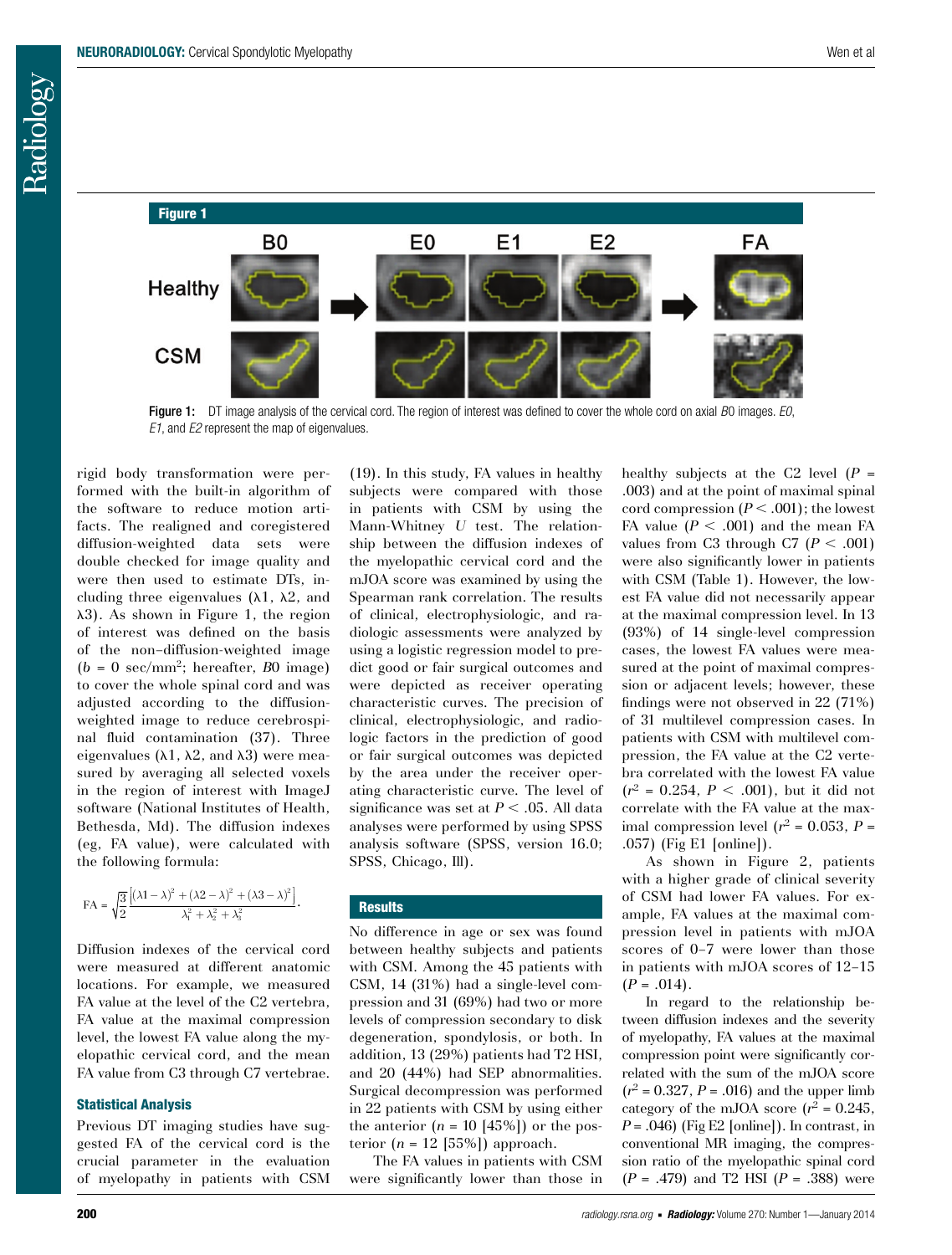# Figure 2





# Table 1

Diffusion Anisotropy of Cervical Cord between Healthy Subjects and Patients with CSM

| Parameters and Group                  | Mean            | 95% Confidence Interval | Range         | $P$ Value* |
|---------------------------------------|-----------------|-------------------------|---------------|------------|
| $FA_{22}$                             |                 |                         |               | .003       |
| CSM                                   | $0.63 \pm 0.10$ | 0.60, 0.66              | $0.22 - 0.80$ | $\cdots$   |
| Healthy                               | $0.70 \pm 0.06$ | 0.67, 0.73              | $0.58 - 0.82$ | $\cdots$   |
| FA <sub>md</sub>                      |                 |                         |               | < 0.01     |
| <b>CSM</b>                            | $0.52 \pm 0.13$ | 0.48, 0.56              | $0.23 - 0.83$ | $\cdots$   |
| Healthy                               | $0.65 \pm 0.05$ | 0.63, 0.67              | $0.59 - 0.78$ | $\cdots$   |
| $FA_{low}$                            |                 |                         |               | < 0.01     |
| <b>CSM</b>                            | $0.43 \pm 0.10$ | 0.40.0.46               | $0.22 - 0.65$ | .          |
| Healthy                               | $0.65 \pm 0.05$ | 0.63, 0.67              | $0.59 - 0.78$ | $\cdots$   |
| $\triangleleft$ FA $_{\text{c3--C7}}$ |                 |                         |               | < 0.01     |
| <b>CSM</b>                            | $0.57 \pm 0.08$ | 0.55, 0.60              | $0.33 - 0.72$ | $\cdots$   |
| Healthy                               | $0.65 \pm 0.05$ | 0.63, 0.67              | $0.59 - 0.78$ | .          |

Note.—Unless otherwise indicated, data are FA values. FA<sub>c2</sub> = FA value at the level of the C2 vertebra, FA<sub>c3–C7</sub> = mean FA value at the level of the C3 through C7 vertebrae,  $FA_{\text{low}} =$  lowest FA value along the myelopathic cervical cord,  $FA_{\text{mid}} = FA$  value at the maximal compression level.

\* *P* values were calculated with the Mann-Whitney *U* test.

not associated with the clinical severity of myelopathy evaluated by using the mJOA score. Patients with more severe CSM tended to have abnormal SEPs, such as decreased amplitude and prolonged latency  $(r^2 = 0.236, P = .030)$ .

When we compared the areas under the receiver operating characteristic curves (Fig 3), FA values at the C2 vertebra  $(FA = 0.781)$  and mean FA (FA = 0.743) were clearly higher than those for age  $(FA = 0.383)$ , mJOA  $(FA = 0.386)$ , SEP  $(FA = 0.662$  for amplitude, FA = 0.595 for latency), and T2 HSI (FA = 0.386). The receiver operating characteristic curves show that FA values appeared to enable us to predict the surgical outcome with more precision than with preoperative mJOA, SEP, or T2 HSI. As shown in Table 2, mean FA from the C3 through C7 vertebrae correlates well with the clinical severity of myelopathy  $(r = 0.516, P = .014)$ but not with the age of the patients



Figure 3: Receiver operating characteristic curves for the prognostic precision of surgical outcomes. Preoperative mJOA score (area  $= 0.489$ ), T2 HSI (area  $= 0.386$ ), FA value at the level of the C2 vertebra (0.781), mean FA value at the level of the C3 through C7 vertebrae (area  $= 0.743$ ), the lowest FA value along the myelopathic cervical cord *(FAlow)* (area  $= 0.648$ ), and FA value at the maximal compression level (area = 0.638) *(FAmcl)* are shown.

(*r* = 0.226, *P* = .311), mJOA score (*r* = 0.050, *P* = .836), T2 HSI (*r* = 0.239, *P* = .284) or SEP amplitude (*P* = .356) or latency  $(P = .410)$ .

# **Discussion**

In the current study, we showed that DT MR images correlate well with the clinical severity of myelopathy and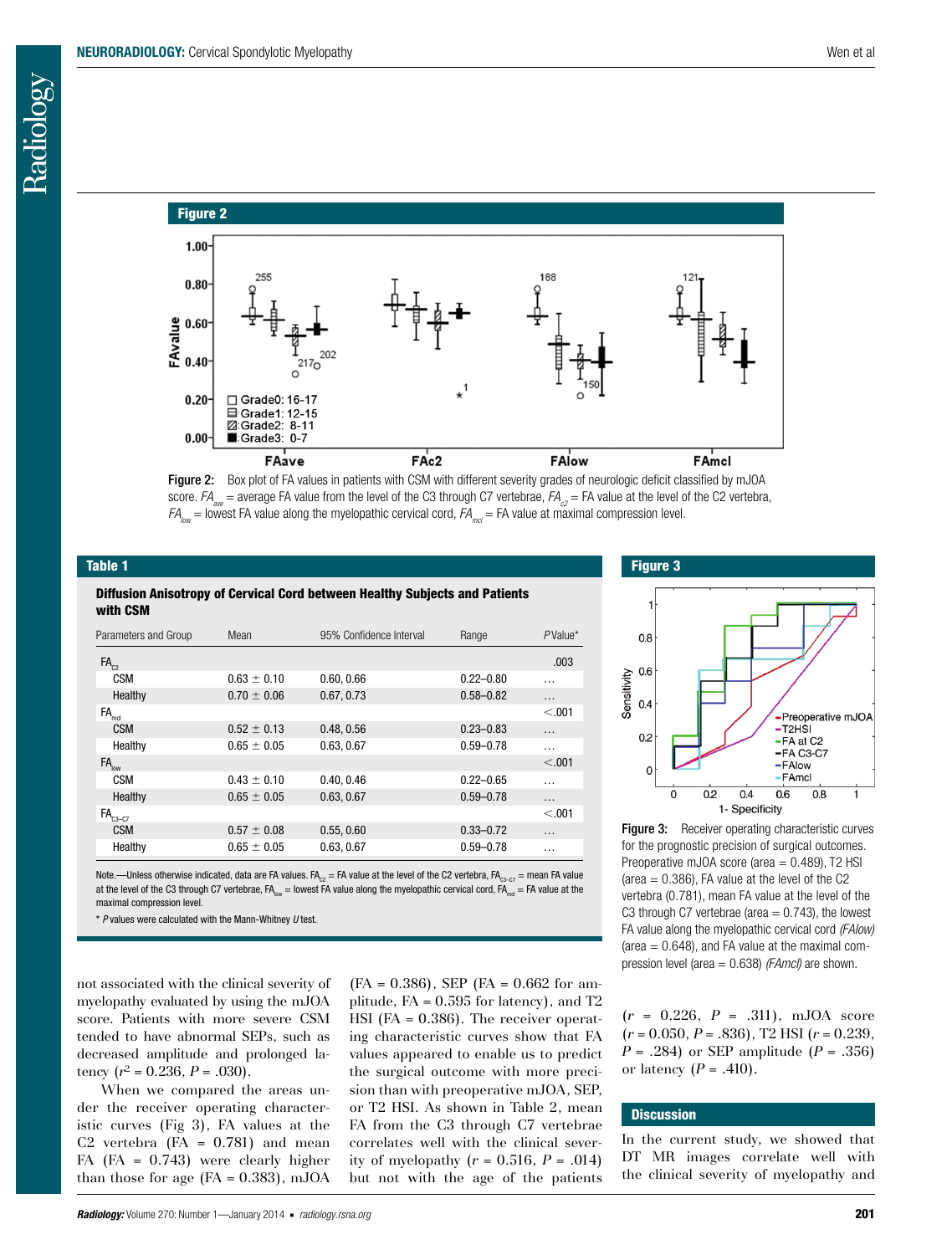## Table 2

## Logistic Regression Analysis of Clinical, Electrophysiologic, and Radiologic Factors to Predict Surgical Outcome

| Variable                       | Score | PValue |  |  |
|--------------------------------|-------|--------|--|--|
| Age                            | 0.602 | .438   |  |  |
| mJ0A score                     | 0.155 | .694   |  |  |
| T <sub>2</sub> H <sub>SI</sub> | 1.474 | .225   |  |  |
| <b>SEP</b>                     |       |        |  |  |
| Amplitude                      | 0.854 | .356   |  |  |
| Latency                        | 0.678 | .410   |  |  |
| Diffusion index                |       |        |  |  |
| $\mathsf{FA}_{\mathrm{c}2}$    | 1.745 | .186   |  |  |
| FA <sub>mol</sub>              | 0.078 | .779   |  |  |
| $\mathsf{FA}_{\mathsf{low}}$   | 0.565 | .452   |  |  |
|                                | 5.167 | .023   |  |  |

Note.—Surgical outcome was quantified by comparing pre- and postoperative mJOA score. A difference in mJOA scores of more than 2 indicated a good outcome, while a difference in mJOA scores of 2 or less indicated a fair outcome. FA<sub>c2</sub> = FA value at the level of the C2 vertebra,  $FA_{c_3-c_7}$  = mean FA value at the level of the C3 through C7 vertebrae,  $FA_{low}$  = lowest FA value along the myelopathic cervical cord,  $FA<sub>met</sub> = FA$  value at the maximal compression level.

the surgical prognosis of patients with CSM. This finding suggests that DT imaging results agree with the clinical imaging findings better than with the results of conventional imaging; therefore, DT imaging may improve confidence in the clinical diagnosis of CSM. Furthermore, the mean FA of the entire myelopathic cord enabled us to predict the response to surgical intervention. In fact, DT imaging was superior to the current clinical electrophysiologic and routine anatomic MR imaging assessment in terms of sensitivity and specificity in providing the prognosis of surgical outcomes. Our findings indicate the clinical utility of DT imaging in the diagnosis and prognostication of CSM by adding value to existing clinical and radiologic assessments.

Previous attempts have been made to investigate the relationship between DT indexes and various clinical scores in patients with CSM (22,30,33). The present study showed strong correlations between DT findings and the clinical severity of CSM in good agreement with the findings of previous studies (16,34); however, Lee et al (30) failed to detect this type of correlation. One possible reason for this disparity may be the heterogeneity of the patients. Lee and colleagues (30) recruited patients with various types of cervical myelopathy, including ossification of the posterior longitudinal ligament, atlantoaxial instability, and os odontoideum, skeletal dysplasia, and herniated intervertebral disk. In contrast, we enrolled only those patients who had cervical myelopathy secondary to spondylosis and disk degeneration, as was done in two other previous studies (22,33). Our findings support the notion that FA could be a radiologic marker for the severity of CSM (22,31).

Altered diffusion pattern in the myelopathic cervical cord was carefully observed in this study. A decrease in FA was observed not only at the point of the maximal compression level, but also at sites distant from the maximal compression level. These findings may reflect the fact that CSM-associated demyelination and axonal damage afflict both the myelopathic lesion site and the distal sites in the chronic course of the disease (38,39). Thus, the diffusion indexes from the whole cervical spinal cord should be selected to comprehensively reflect overall cervical cord damage in patients with CSM, a task that was not performed in the majority of previous DT imaging studies (22–29). In the present study, the mean FA value of the C3 through C7 vertebrae but not the mean FA value at the maximal spinal cord compression level was identified as the prognostic factor of decompression surgery for patients with CSM.

Conventional T1- and T2-weighted images were limited in their ability to provide macroscopic information, such as the degree of stenosis and the amount of edema or hemorrhage. It has been well documented that the severity of stenosis does not correlate with the symptoms of patients with CSM (36,40,41). T2 HSI in the myelopathic spinal cord is nonspecific, and the presence of T2 HSI does not reflect the severity of myelopathy (42–46). Thus, the prognostic value of T2 HSI in patients with CSM is controversial (42–46). The results of the present study are compatible with those of previous studies in that the prognostic value of T2 HSI was not significant in patients with CSM. Meanwhile, the hypointensity on T1 weighted images has been reported in patients with CSM (47,48). However, it is difficult to assess T1-weighted hypointensity in patients with severe spinal cord compression, and this assessment was not performed in the current study.

SEP is a clinically available tool used to monitor the functional integrity of the spinal cord during spinal surgery. In this study, we discovered that FA values still presented substantial alterations in patients with CSM and normal SEP (22). This finding implies that SEP is a less sensitive tool than diffusion indexes, although SEP has been reported to possess certain prognostic value (14).

There were a few limitations in the present study. First, the region of interest that we used in this study covered the whole spinal cord and did not distinguish white matter from gray matter; this might have introduced some bias. Van Hecke and colleagues (37) once tried to perform a thresholding procedure  $(FA = 0.2)$  to differentiate white matter from gray matter. This concept was borrowed from brain research and is fit for healthy subjects; however, it was not applicable to patients with CSM. In our experience, a thresholding procedure would cause the information loss of severely degenerated white matter (28). After we balanced the advantages and disadvantages of different approaches, we adopted the conventional approach to define a region of interest that covers the whole spinal cord in the present study. Moreover, the variation in the follow-up period (6 months to 2 years after surgery) might have introduced more variables that affected the comparison of surgical outcomes (32).

In summary, FA is suggested as a biomarker for the severity of myelopathy and enables one to predict the outcome of surgery in patients with CSM. Our findings suggest the need for a large-scale prospective study in the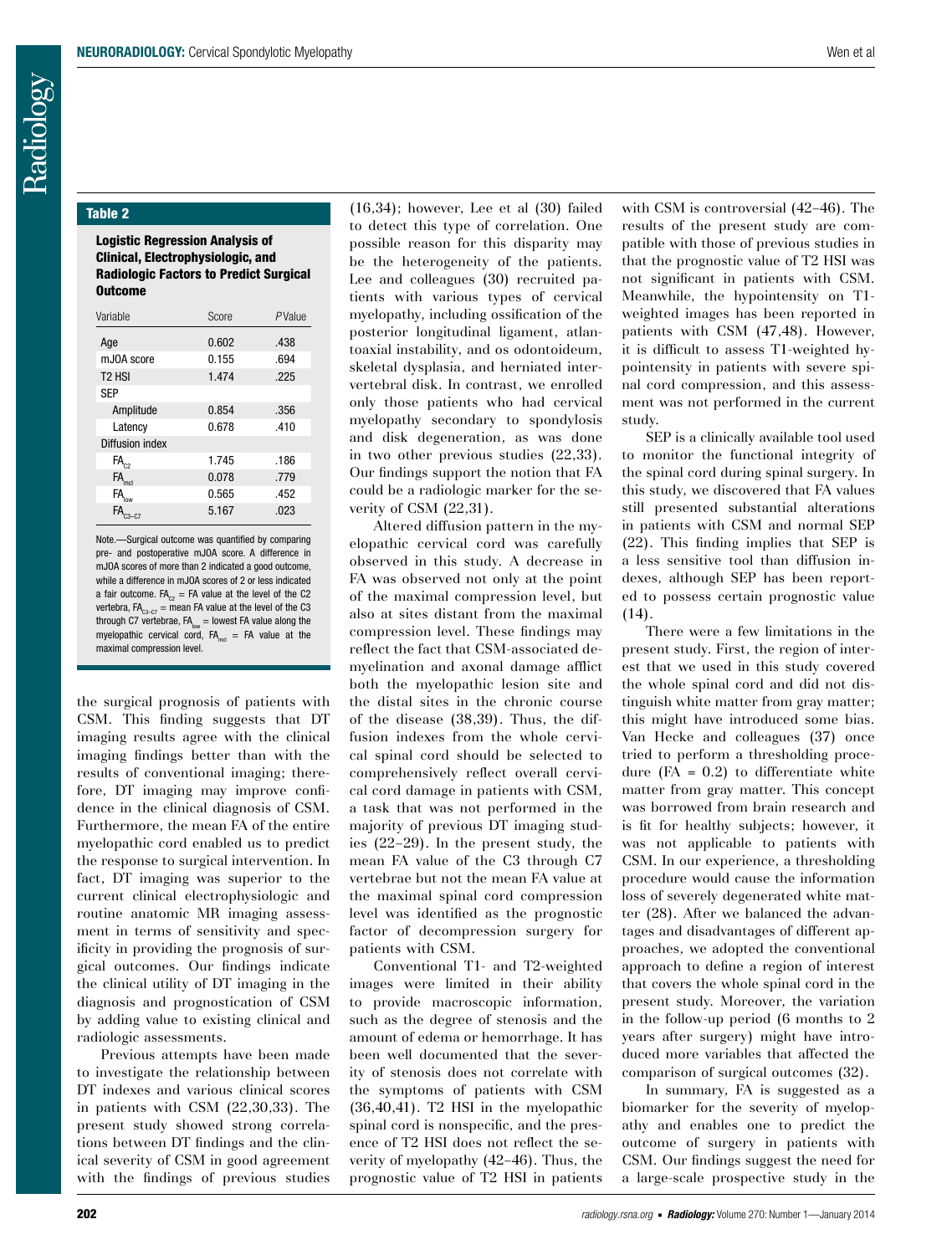near future to determine the threshold for FA values of the myelopathic spinal cord in which the function of the myelopathic cord is reversible so as to achieve a satisfactory recovery after surgery. In conjunction with existing clinical and radiologic assessments, the information garnered with DT imaging will be an integral part of diagnosis and prognostication in patients with CSM and it will help in the decision regarding surgical intervention.

**Acknowledgment:** The authors thank Xiang Li, MD, for clinical data and MR image scanning.

**Disclosures of Conflicts of Interest: C.Y.W.** No relevant conflicts of interest to disclose. **J.L.C.** No relevant conflicts of interest to disclose. **H.S.L.** No relevant conflicts of interest to disclose. **K.C.M.** No relevant conflicts of interest to disclose. **W.Y.C.** No relevant conflicts of interest to disclose. **K.D.K.L.** No relevant conflicts of interest to disclose. **Y.H.** No relevant conflicts of interest to disclose.

### **References**

- 1. McCormick WE, Steinmetz MP, Benzel EC. Cervical spondylotic myelopathy: make the difficult diagnosis, then refer for surgery. Cleve Clin J Med 2003;70(10):899–904.
- 2. Ichihara K, Taguchi T, Sakuramoto I, Kawano S, Kawai S. Mechanism of the spinal cord injury and the cervical spondylotic myelopathy: new approach based on the mechanical features of the spinal cord white and gray matter. J Neurosurg 2003;99(3 Suppl):278–285.
- 3. Rao R. Neck pain, cervical radiculopathy, and cervical myelopathy: pathophysiology, natural history, and clinical evaluation. J Bone Joint Surg Am 2002;84-A(10):1872– 1881.
- 4. Holly LT, Moftakhar P, Khoo LT, Shamie AN, Wang JC. Surgical outcomes of elderly patients with cervical spondylotic myelopathy. Surg Neurol 2008;69(3):233–240.
- 5. Matsuda Y, Shibata T, Oki S, Kawatani Y, Mashima N, Oishi H. Outcomes of surgical treatment for cervical myelopathy in patients more than 75 years of age. Spine (Phila Pa 1976) 1999;24(6): 529–534.
- 6. Hasegawa K, Homma T, Chiba Y, Hirano T, Watanabe K, Yamazaki A. Effects of surgical treatment for cervical spondylotic myelopathy in patients  $>$  or = 70 years of age: a retrospective comparative study. J Spinal Disord Tech 2002;15(6):458–460.
- 7. Lee TT, Manzano GR, Green BA. Modified open-door cervical expansive laminoplasty for spondylotic myelopathy: operative technique, outcome, and predictors for gait improvement. J Neurosurg 1997;86(1):64–68.
- 8. Tanaka J, Seki N, Tokimura F, Doi K, Inoue S. Operative results of canal-expansive laminoplasty for cervical spondylotic myelopathy in elderly patients. Spine (Phila Pa 1976) 1999;24(22):2308–2312.
- 9. Suri A, Chabbra RP, Mehta VS, Gaikwad S, Pandey RM. Effect of intramedullary signal changes on the surgical outcome of patients with cervical spondylotic myelopathy. Spine J 2003;3(1):33–45.
- 10. Ebersold MJ, Pare MC, Quast LM. Surgical treatment for cervical spondylitic myelopathy. J Neurosurg 1995;82(5):745–751.
- 11. Emery E, Aldana P, Bunge MB, et al. Apoptosis after traumatic human spinal cord injury. J Neurosurg 1998;89(6):911–920.
- 12. Mehalic TF, Pezzuti RT, Applebaum BI. Magnetic resonance imaging and cervical spondylotic myelopathy. Neurosurgery 1990; 26(2):217–226; discussion 226–227.
- 13. Okada Y, Ikata T, Yamada H, Sakamoto R, Katoh S. Magnetic resonance imaging study on the results of surgery for cervical compression myelopathy. Spine (Phila Pa 1976) 1993;18(14):2024–2029.
- 14. Hu Y, Ding Y, Ruan D, Wong YW, Cheung KM, Luk KD. Prognostic value of somatosensory-evoked potentials in the surgical management of cervical spondylotic myelopathy. Spine (Phila Pa 1976) 2008;33(10):E305– E310.
- 15. Thurnher MM, Law M. Diffusion-weighted imaging, diffusion-tensor imaging, and fiber tractography of the spinal cord. Magn Reson Imaging Clin N Am 2009;17(2):225–244.
- 16. Basser PJ, Jones DK. Diffusion-tensor MRI: theory, experimental design and data analysis—a technical review. NMR Biomed 2002; 15(7-8):456–467.
- 17. DeBoy CA, Zhang J, Dike S, et al. High resolution diffusion tensor imaging of axonal damage in focal inflammatory and demyelinating lesions in rat spinal cord. Brain 2007;130(Pt 8):2199–2210.
- 18. Giorgio A, Palace J, Johansen-Berg H, et al. Relationships of brain white matter microstructure with clinical and MR measures in relapsing-remitting multiple sclerosis. J Magn Reson Imaging 2010;31(2): 309–316.
- 19. Budzik JF, Balbi V, Le Thuc V, Duhamel A, Assaker R, Cotten A. Diffusion tensor imag-

ing and fibre tracking in cervical spondylotic myelopathy. Eur Radiol 2011;21(2):426–433.

- 20. Demir A, Ries M, Moonen CT, et al. Diffusion-weighted MR imaging with apparent diffusion coefficient and apparent diffusion tensor maps in cervical spondylotic myelopathy. Radiology 2003;229(1):37–43.
- 21. Kara B, Celik A, Karadereler S, et al. The role of DTI in early detection of cervical spondylotic myelopathy: a preliminary study with 3-T MRI. Neuroradiology 2011; 53(8):609–616.
- 22. Kerkovský M, Bednarík J, Dušek L, et al. Magnetic resonance diffusion tensor imaging in patients with cervical spondylotic spinal cord compression: correlations between clinical and electrophysiological findings. Spine (Phila Pa 1976) 2012;37(1): 48–56.
- 23. Voss HU, Hartl R, Gamache FW, Heier LA, Ballon DJ, Ulug AM. Diffusion tensor imaging in cervical spondylotic myelopathy. World Spine J 2007;2(3):140–147.
- 24. Song T, Chen WJ, Yang B, et al. Diffusion tensor imaging in the cervical spinal cord. Eur Spine J 2011;20(3):422–428.
- 25. Xiangshui M, Xiangjun C, Xiaoming Z, et al. 3 T magnetic resonance diffusion tensor imaging and fibre tracking in cervical myelopathy. Clin Radiol 2010;65(6):465–473.
- 26. Mamata H, Jolesz FA, Maier SE. Apparent diffusion coefficient and fractional anisotropy in spinal cord: age and cervical spondylosis-related changes. J Magn Reson Imaging 2005;22(1):38–43.
- 27. Facon D, Ozanne A, Fillard P, Lepeintre JF, Tournoux-Facon C, Ducreux D. MR diffusion tensor imaging and fiber tracking in spinal cord compression. AJNR Am J Neuroradiol 2005;26(6):1587–1594.
- 28. Cui JL, Wen CY, Hu Y, Li TH, Luk KD. Entropy-based analysis for diffusion anisotropy mapping of healthy and myelopathic spinal cord. Neuroimage 2011;54(3):2125–2131.
- 29. Nakamura M, Fujiyoshi K, Tsuji O, et al. Clinical significance of diffusion tensor tractography as a predictor of functional recovery after laminoplasty in patients with cervical compressive myelopathy. J Neurosurg Spine 2012;17(2):147–152.
- 30. Lee JW, Kim JH, Park JB, et al. Diffusion tensor imaging and fiber tractography in cervical compressive myelopathy: preliminary results. Skeletal Radiol 2011;40(12):1543–1551.
- 31. Jones JG, Cen SY, Lebel RM, Hsieh PC, Law M. Diffusion tensor imaging correlates with the clinical assessment of disease severity